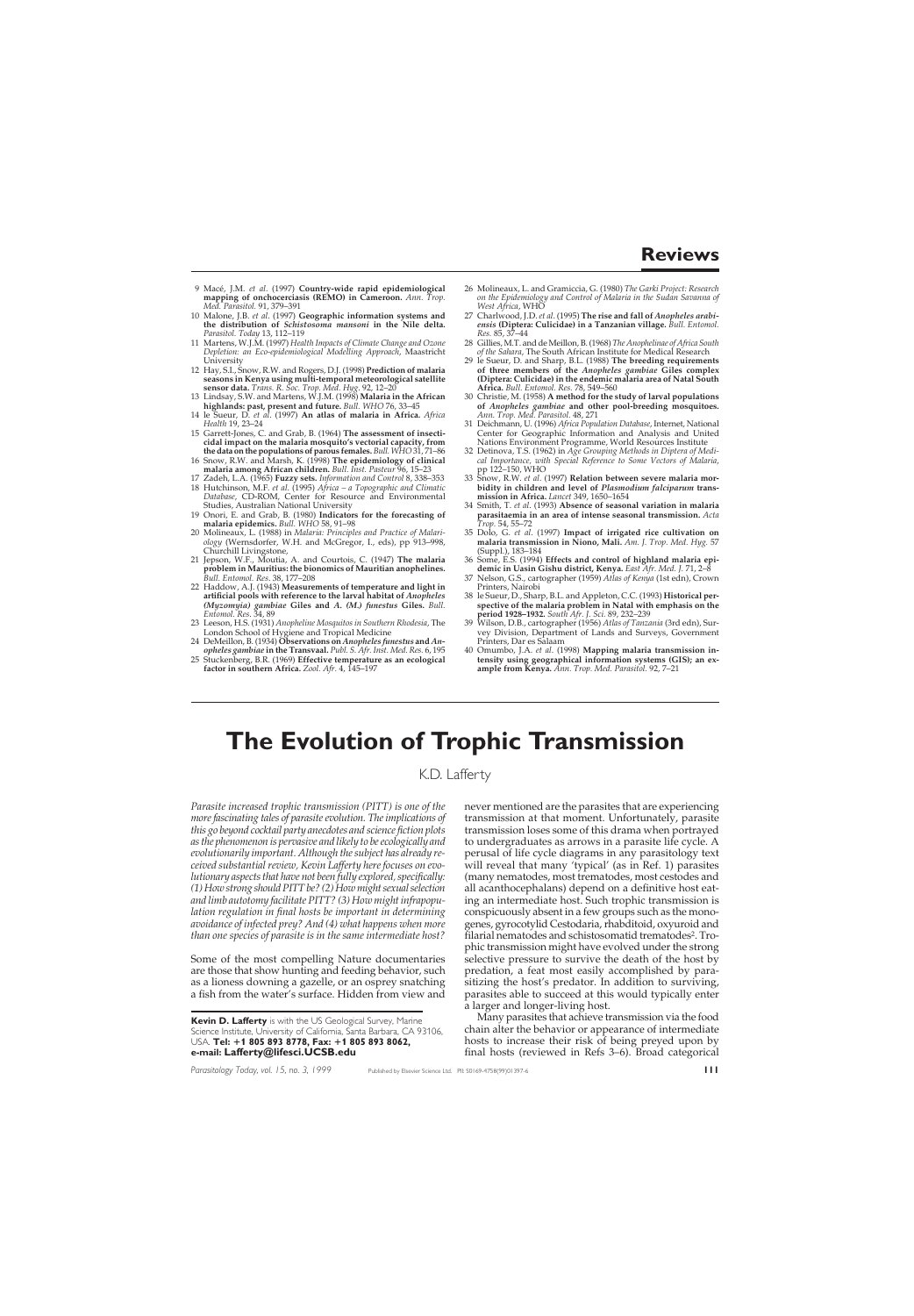terms that include this phenomenon are variations of 'behavior modification' or 'manipulative parasites'. Recognizing that parasites manipulate hosts for reasons other than trophic transmission and noting that alterations to hosts were not strictly behavioral, Kuris2 coined the more specific term 'parasite increased susceptibility to predation' to represent a parasite manipulation that increases predation on intermediate hosts. However, because increased predation is not necessarily adaptive (if, for example, the predator is not an appropriate definitive host), I will refine the term as 'parasite increased trophic transmission' (PITT). The evolution of this strategy is obvious from the parasite's perspective: in general, increased transmission will mean increased parasite fitness.

Although it is tempting to assume that all host behavioral changes are adaptations for transmission, such changes might also represent side effects of pathology or host defense7. Most reviews have stressed that further work needs to be carried out to distinguish between these alternatives. In addition, Moore and Gotelli<sup>4</sup> point out the alternative hypothesis that modification of some host behaviors may be consequences of constraints of the host's phylogeny. In other words, the ability to modify a host's behavior may have been adaptive in a host's ancestor, even though it does not act to increase transmission in the host today. In contrast, PITT might have evolved in an ancestral host, but continues to increase transmission in derived hosts. The same logic holds for the influence of parasite phylogeny on PITT<sup>8</sup>. As an example, for four trematode species infecting bivalves, PITT is arguably the result of convergent evolution in three; while for one species, there is evidence for a phylogenetic constraint<sup>9</sup>. It would be interesting to follow the evolution of PITT using both host and parasite phylogeny. Irrespective of phylogenetic constraints, to determine whether behavior modification is adaptive, one must demonstrate that the altered behavior increases parasite transmission.

## **How deep a PITT?**

How dramatic should we expect PITT to be? If resources needed for PITT come at the expense of a parasite's future reproductive success, parasites should invest an optimal intermediate amount of energy in PITT5,10. An alternative hypothesis is that parasites will evolve to minimize energetic costs and that PITT will derive from mechanisms that are energetically efficient or are byproducts of infection or pathology.

Dobson<sup>11</sup> provided one of the first reviews about the strength of behavior modification, noticing interesting variation among parasite taxa, with acanthocephalans being the most potent and consistent modifiers. More recently, Poulin<sup>6</sup> conducted a meta-analysis of 114 published comparisons of behavior modification and found that parasites (nematodes, acanthocephalans and cestodes) moderately, but significantly, alter host activity and habitat choice. Nematodes and cestodes alter host activity the most. This effect is strongest for non-trophically transmitted nematodes (consistent with the idea that behavior modification can be a strategy suitable for several modes of transmission). Nematodes and acanthocephalans alter host microhabitat choice the most. Little information was available for trematodes at that time. The strength of behavior modification does not differ between vertebrate and invertebrate hosts, suggesting that the size of the host does not represent an obstacle to behavior modification.

deserve comment. Parasites may not alter behavior during the entire course of an infection (underestimating effect size), some taxa were disproportionately represented (unpredictably biasing average effect size) and there may have been a bias towards publishing significant effects (increasing average effect size)6. The latter problem means that it is difficult to tell what proportion of parasites have no effect on host behavior without a systematic study specifically designed to test this hypothesis. In addition, it is plausible that within-study effect sizes of PITT were systematically underestimated by projecting the effect merely from measurements of host behavior. For example, a trematode that alters the measured behavior of killifish fourfold, increases transmission 30-fold12. I suspect that this disparity is commonplace because most studies focus on a single behavior, quantified according to human interpretation. If the parasite alters host behavior to increase transmission, a human interpretation of a limited suite of behaviors is very likely to be a conservative estimate of a predator's reaction to an infected host. This will lead to a substantial underestimate of the parasite's ability to increase transmission. Even when one measures transmission directly, it is possible to underestimate PITT. Urdal *et al*. <sup>13</sup> found that a cestode strongly alters its copepod host's behavior, but they could not detect PITT in trials with predatory fishes. This might have been due to a weak experimental design or analysis that could not detect a statistical significance despite a potential effect on predation rates (on average, fish were 1.25 times more likely to eat infected than uninfected copepods). In addition, predation trials without prey replacement will underestimate the magnitude of PITT (unless one accounts for this analytically) because infected prey become relatively rare in the prey population over the course of the trial12.

The moderate alterations seen in these comparisons

## **Intermediate hosts**

If infection leads to increased predation, intermediate hosts should be under strong selective pressure to resist PITT1,5,14. Consequently, the magnitude of PITT might be the outcome of an evolutionary arms race between virulence and resistance. The literature is replete with examples of how parasites evade host defenses and how hosts respond to infection. Some parasites infect components of the vertebrate central nervous systems (CNS), perhaps because the CNS is poorly guarded by the host's immune system15. Exploiting this haven may have the additional effect of providing the parasite with a potent site from which to launch PITT. I propose that there is another possible evolutionary trajectory for PITT: to receive less resistance from its host, a parasite might alter behaviors that increase transmission more than they reduce host fitness. There are at least two host traits that parasites could exploit to accomplish this: secondary sex characteristics and limb autotomy (intentional release of a limb as seen in crab legs and lizard tails).

Much has been made of the hypothesis that male secondary sexual traits might be a way of advertising parasite resistance to prospective mates<sup>16</sup>. For example, Rosenqvist and Johansson<sup>17</sup> found that tattoos resembling the black epidermal metacercariae of *Cryptocotyle* make pipefish less attractive to mates. Möller<sup>18</sup> provided a counter example of a fungus that apparently enlarges a fly's abdomen, such that it appears swollen with eggs, a manipulation that stimulates mate choice in males.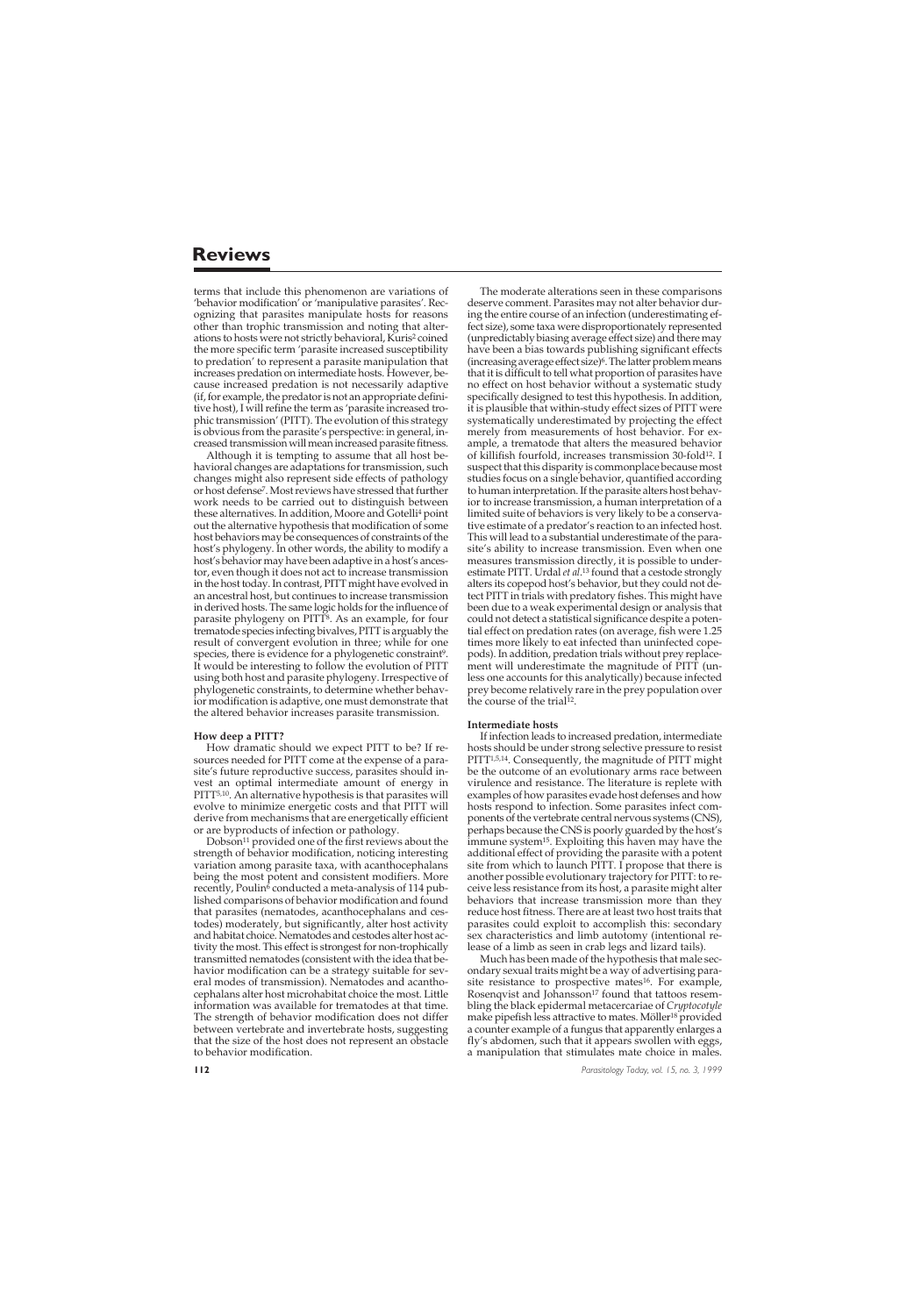Darwin's realization<sup>19</sup> that conspicuous sexually selected traits might increase predation risk suggests that 'lovepotion' parasites could also increase trophic transmission. For example, male fiddler crabs spend much of their time courting females with a conspicuous claw-waving display, an action that probably puts them at greater risk to predation by shorebirds. Fiddler crabs also become infected by microphallid metacercariae<sup>20</sup>, which should be under selection to increase risky crab behavior, because these parasites use shorebirds as definitive hosts. As with other parasite manipulations, increasing predation risk could increase parasite transmission. Increased mating success could also partially offset the fitness costs to the crab of increased predation. Some cestodes (*Diphyllobothrium*) may exploit this trade-off indirectly. They use copepods as first intermediate hosts, sticklebacks as second intermediate hosts and birds as final hosts. Copepods are a rich source of the carotenoids that male sticklebacks use to generate their red display21. The cestodes increase the susceptibility of copepod prey<sup>22</sup>, which leads to redder sticklebacks<sup>21</sup>. In addition to making the stickleback sexier, red coloration may increase the risk that a final host eats a male stickleback<sup>23</sup> and transmits the tapeworm. The prediction that trophically transmitted 'love-potion' parasites might increase risky sexually selected behaviors or morphology should be testable in several systems.

Limb autotomy is a way for parasites to achieve trophic transmission without killing their hosts. The spiny sand crab *Blepharipoda occidentalis*, like most other crabs, has the ability to autotomize a limb to escape. Metacercariae disproportionately infect the crab's claws, suggesting that they might become transmitted during one of these successful escapes from an attack. Claws released by disturbed crabs have three times more metacercariae than do retained claws, suggesting that the parasite can influence autotomy behavior to its advantage (K.D. Lafferty and M. Torchin, unpublished). Parasites in other hosts that autotomize and regenerate parts of their bodies might evolve similar strategies. For example, *Sarcocystis gallotiae* is transmitted among lizards of the Canary Islands by cannibalistic tail predation<sup>24</sup>. Lizards generally autotomize tails as an escape response and it is possible that *Sarcocystis* could evolve to increase the propensity of tail autotomy.

A related scenario might occur in hosts that are colonial. But in this case, infected intermediate hosts might actually benefit from PITT because natural selection acts more on the colony or genet than on the individual. In this sense, predation on an infected individual might be analogous to predation on a body part. Aeby25,26 studied a trematode metacercaria that infects coral, resulting in pink, swollen polyps. Infected colonies grow slower. Butterflyfishes prefer to eat infected polyps, presumably because they are relatively easy prey. The removal of an infected polyp benefits the coral because the colony is able to replace dead polyps with new ones but cannot replace the infected, living, functionless polyps. This, of course, assumes that the transmission from coral to fish does not, in time, predictably result in higher rates of transmission (fish to snail to coral) back to the same colony. Other colonial organisms, including social insects, serve as second intermediate hosts for parasites. These might provide other seemingly unusual cases, where second intermediate hosts can ironically benefit from a seemingly costly parasite-induced modification.

In addition to modifying intermediate host behavior, the parasite must enlist the participation of the definitive host, who risks the consequence of becoming sick by eating infected prey. Thus, the evolution of PITT requires either that the parasite should be cryptic or that feeding on parasitized prey becomes less costly than avoiding such prey<sup>5,14</sup>. Why do predators choose to feed on infected prey? It may simply be that predators are unable to distinguish between infected and uninfected prey. Alternatively, enhanced capture of infected prey might outweigh the costs of parasitism3,14,27. If so, PITT might increase a predator's energy intake<sup>14</sup>. To determine whether definitive hosts benefit from the parasites they ingest requires weighing the energetic gains of increased foraging success against the energetic costs of parasitism.

Typically, the cost of parasitism within hosts is a function of both the numbers of parasites residing in the host and the cost per parasite. Therefore, mechanisms that regulate infrapopulations of parasites, such as the immune system, would be important in determining the resultant costs of parasitism<sup>14</sup>. Acquired immunity to a parasite would allow the host to exploit a potential resource (infected prey) without accumulating repeated costs. Regulation of parasite infrapopulations could also be the result of intra- or interspecific competition among parasites. Strong intraspecific crowding effects are often seen among adult trophically transmitted parasites such as tapeworms. To understand the maintenance of PITT, it is important to elucidate the mechanisms that might contribute to the regulation of parasite infrapopulations. Although theoretical consideration has been given to the possible mechanisms14, little empirical evidence exists to test these hypotheses.

Aeby (pers. commun.) has proposed a cost–benefit evaluation of the butterflyfish–coral–trematode system. By preferentially feeding on infected coral, butterflyfish are able to obtain more coral tissue per bite and, thus, are able to enhance their foraging efficiency25,26. At the same time, the cost of the parasite may be minimal because of its small size and low intensity in the fish. Preliminary studies have found that butterflyfish can ingest high numbers of metacercariae when feeding on infected coral (up to 340 metacercariae in 30 min) but fewer than 10% of ingested metacercariae are able to establish as juveniles. These observations suggest there may be mechanisms that limit trematode intensities in the fish host.

Some parasite life cycles require more than one trophic transmission event (eg. *Ligula*, *Alaria* and *Diphyllobothrium*), providing the possibility for PITT to evolve more than once within a single parasite's life cycle. However, assuming that: (1) parasites modify intermediate host behavior in ways that strongly reduce host fitness and (2) predators can distinguish between infected and uninfected prey, Kuris postulated<sup>2</sup> that PITT should evolve only once in a complex life cycle. This is because a predator should avoid prey infected with parasites that will, in turn, subject the predator to increased risk of predation. Kuris provides $\overline{2}$  a possible example of this<sup>13,28</sup>, and suggests that pseudophyllidean tapeworms provide tractable systems for testing the prediction.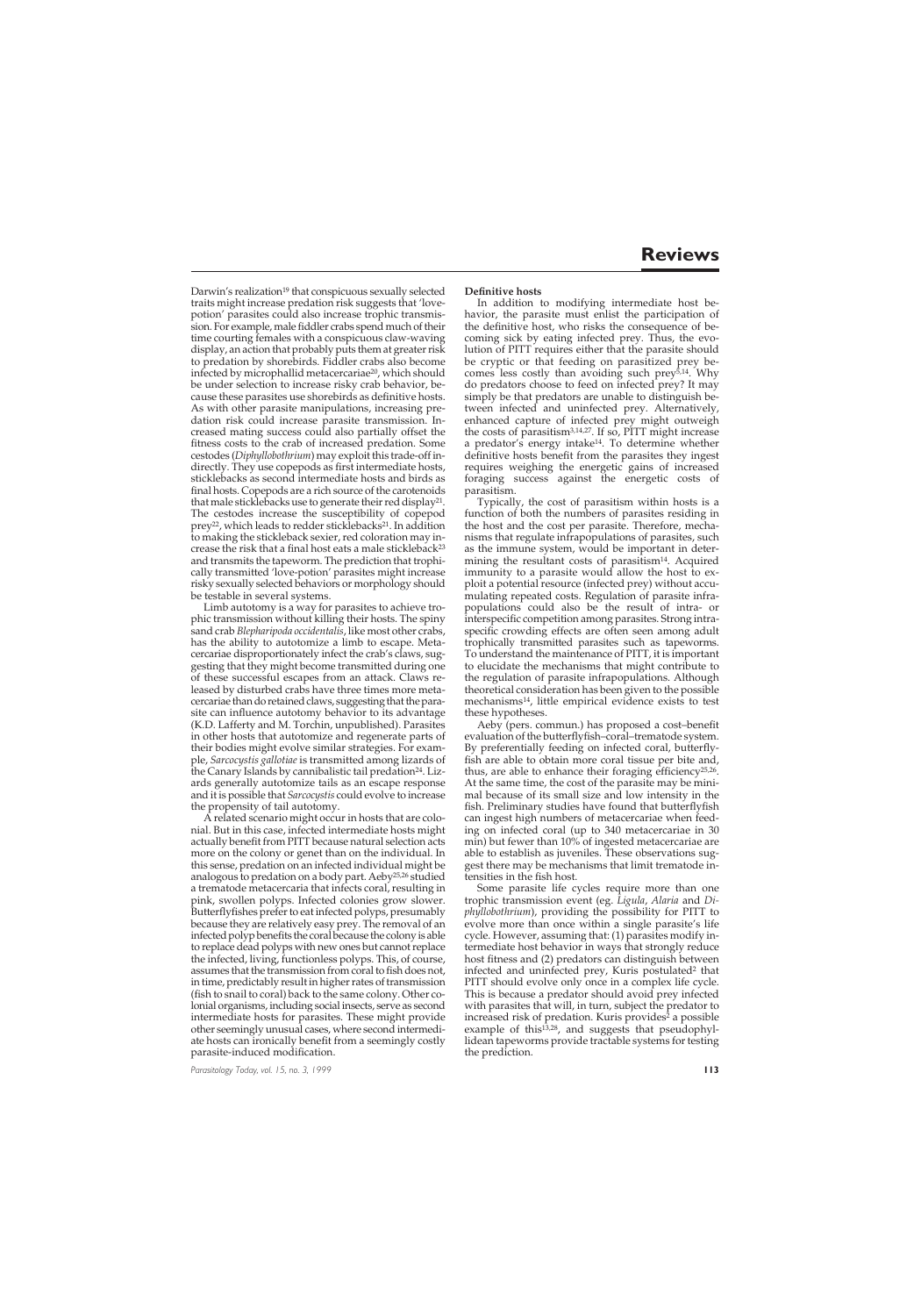

Fig. 1. A host-as-vehicle analogy to illustrate PITT (parasite increased trophic transmission). Capital letters (A, B*)* are manipulator parasites and lower case letters (a) are nonmanipulators. Parasites 'A' and 'a' use final host 1, while parasite 'B' uses final host 2. By analogy, within an intermediate host 'vehicle', manipulator parasites are 'pilots' and nonmanipulators are 'passengers' with a specific final host 'destination'. I have stretched this analogy to cover several qualitative interactions that depend on whether the parasites involved: (1) can manipulate the intermediate host, (2) share the same final host, and (3) have evolved adaptations to associate or disassociate selectively with other parasites in the intermediate host. If both parasites have the same final host, they have a shared interest in transmission. When a nonmanipulator shares a host with a pilot, it is a 'lucky passenger' (in that the pilot might act to increase transmission)29. If both parasites are pilots, there may be a synergism between the two such that they act as 'co-pilots'. Parasites could evolve 'hitchhiking' if they acquire a strategy to associate with a pilot<sup>29</sup>. The possibility that parasites in the same intermediate host might use different final hosts adds additional 'conflict of interest' scenarios to the host-as-vehicle analogy. A nonmanipulator might be an 'unlucky passenger' if it shares a host with a pilot whose destination is a different final host. If both parasites in conflict are manipulators, the stronger manipulator is an 'unlucky pilot', while the weaker is an annoying 'back seat driver'. We might expect conflict of interest to select for 'soloing' (avoiding pilots) or 'hijacking' (overpowering the pilot). There are some limitations to these analogies. The first is that the final outcome of the interaction might be modified if the parasites compete within the final host. Also, the analogy assumes that PITT is targeted to a specific final host. If PITT is general, the distinction between some of the qualitative outcomes (particularly for conflict of interest) might be blurred. Finally, the predictions stemming from the adaptive analogies (positive associations between parasites with shared interest and negative associations between parasites with conflict of interest) have plausible alternative explanations, so that evidence for adaptation is likely to be speculative.

#### **Co-occurring parasites**

In some cases, more than one trophically transmitted parasite may infect the same intermediate host. This might lead to a diversity of PITT strategies. For example, several trematodes use the California killifish as an intermediate host. *Euhaplorchis californiensis* alters killifish behavior while the others, such as *Renicola buchanani*, seem not to<sup>12</sup>. All are probably able to use the same definitive host bird. In multiple infections, *R. buchanani* clearly benefits from increased transmission resulting

from the PITT of *E. californiensis*. Intensities of the two species are associated positively with each other, suggesting that *R. buchanani* has found an alternative strategy to PITT. Such a strategy, termed 'hitchhiking'29, has been investigated in more detail in the trematode *Microphallus subdolum*, which infects amphipods as second intermediate hosts. *Microphallus subdolum* does not alter the amphipod's behavior, yet it is positively associated with *M. papillorobustus*30, which infects the amphipod's brain, makes it swim closer to the water's surface and increases its susceptibility to predation by birds<sup>31,32</sup>. Thomas *et al*. <sup>29</sup> argue that this positive association is not accidental because *M. subdolum* cercariae (the free-living stage that infects amphipods) actively swim closer to the surface where they seem more likely to penetrate amphipods already modified by *M. papillorobustus*. Other trematodes in this community, however, are randomly associated with *M. papillorobustus* and, therefore, are simply 'lucky passengers' when they find themselves in a modified host<sup>33</sup>.

The parasites of sand crabs (*Emerita analoga* and *Blepharipoda occidentalis*) provide an example of even more complex interactions between parasite communities and PITT. Each crab species is parasitized by larval acanthocephalans, trematodes, nematodes and tapeworms. The acanthocephalans and trematodes are transmitted to birds, while the nematodes and tapeworms are transmitted to elasmobranchs. Although the effects of these parasites on host behavior are unknown, there is the potential for hitchhiking to occur in cases where different parasites infect the same host individual. There is also the potential for a conflict between parasites. For example, if a larval nematode and larval acanthocephalan share the same intermediate host, only one can expect to survive transmission. The other is an 'unlucky passenger'. Thus, there may be selection to avoid hosts infected with conflicting parasites. There might also be selection for competitive processes to gain control of PITT in hosts where two conflicting parasites share the same hosts, something that might be described as 'hijacking'. However, a preliminary survey of the parasite communities in sand crabs indicates that instances of hitchhiking and lucky passengers are no more frequent than expected, while hijacking and unlucky passengers are no less so (K.D. Lafferty and M. Torchin, unpublished). The potential for conflict of interest occurs in other systems as well. Bird acanthocephalans and fish acanthocephalans use the same amphipod intermediate host<sup>3,33</sup>. The rat tapeworm *Hymenolepis diminuta* and the chicken tapeworm *Raillietina cesticillus* use the same beetles for intermediate hosts and both alter beetle behavior in seemingly similar ways34,35. *Raillietina cesticillus* appears to prevent the establishment of *H. diminuta*36, suggesting that a potential conflict of interest may have led to a hijacking defense. In any case, it is important that future studies of hitchhiking and hijacking demonstrate both preferential infection and benefits for transmission<sup>37</sup>. Figure 1 illustrates these concepts in a 'host-as-vehicle' analogy.

#### **PITT as an adaptive strategy**

I have taken a different approach from other recent reviews of behavior modification by concentrating on PITT as an adaptive strategy and asking how it might evolve under different conditions. If PITT is a consequence of pathology, or if parasites are able to modify